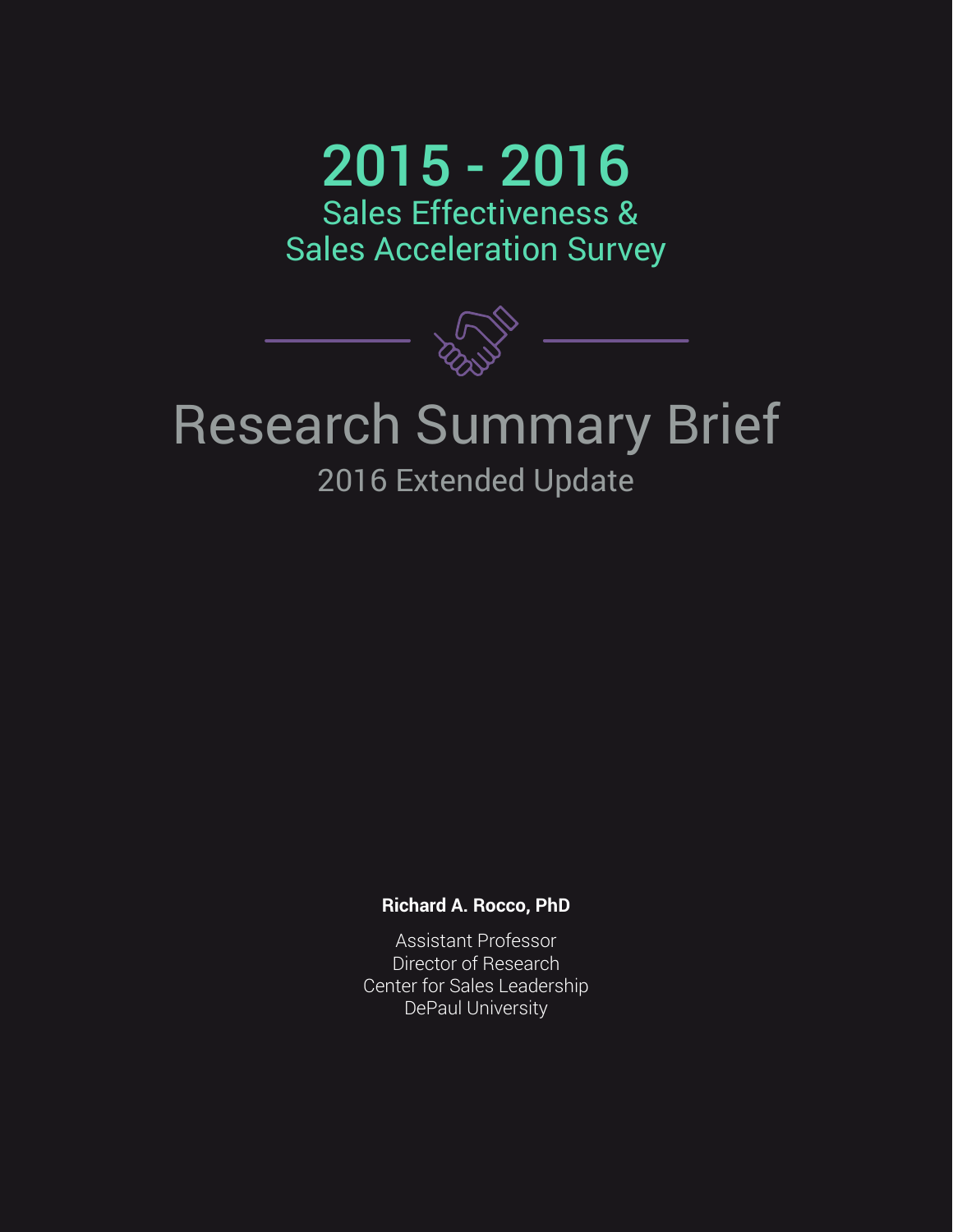# **2015-2016**

# **Sales Effectiveness & Sales Acceleration Survey Research Brief - 2016 Extended Update**

## *Introduction:*

As the sales landscape continues to change for organizations, the Center for Sales Leadership at DePaul University regularly conducts best-practices research to provide sales professionals and academics with timely information, insights, and direction on a range of sales and sales technology topics.

This research study is an extension of our ongoing sales effectiveness research to develop an understanding of the one of the rapidly evolving areas of sales today: sales acceleration technology products and services. Utilized by an increasing number of leading sales organizations, the evolving area of sales acceleration products and services represents the application of various technologies to an organization's existing CRM (sales and marketing automation) systems to enhance both the effectiveness and efficiency (velocity) of the selling process. The present research reports both current perspectives and future directions on this important topic respective of sales organizations today.

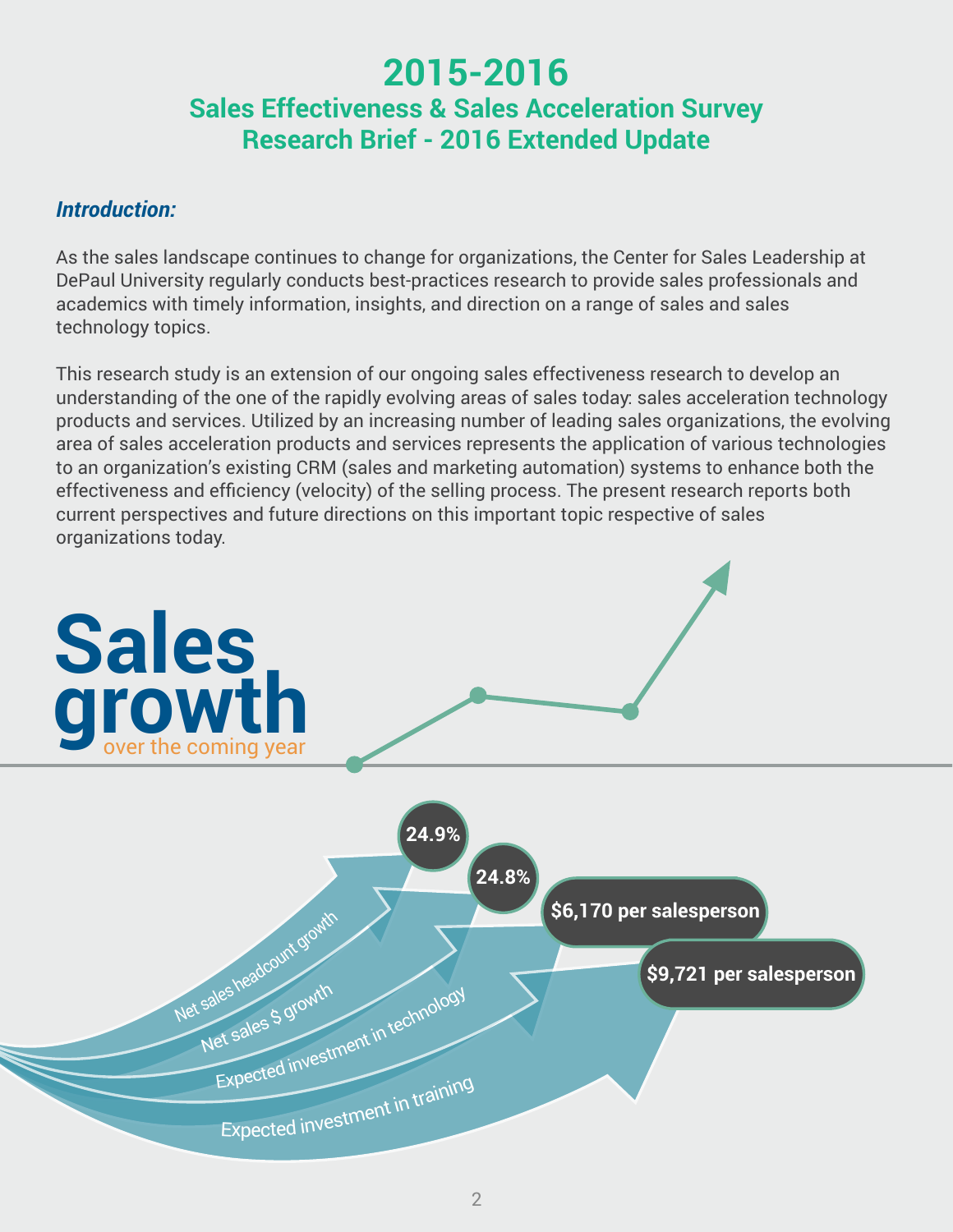# *Research Objectives:*

Selling effectiveness requires a mix of organizational practices and operational behaviors, inclusive of CRM and sales acceleration technologies that drive sales performance.

# *The primary objectives of this research study are:*

- Profile sales organization performance metrics and measure the relative effectiveness of these organizations in key areas including sales growth, sources of sales growth, quota achievement, and turnover. 1
- Understand current use and future directions on sales acceleration technologies and services in six key areas including sales communications/dialing technology, gamification, predictive intelligence and lead scoring, data visualization and application experience, data subscribers and enrichment, and lead flow management 2
- Report current findings as well as significant relationships specific to any operational behaviors (i.e. sales process, technology utilization) and organizational activities (sales talent) that impact performance. 3

# *Research Methodology:*

The survey information was collected primarily from a sample of small-medium businesses (SMBs) as well as large organizations across the United States and Canada. Online survey software was used to collect and analyze the data in the survey. A total of 149 firms responded to the survey with 127 usable responses for analysis.

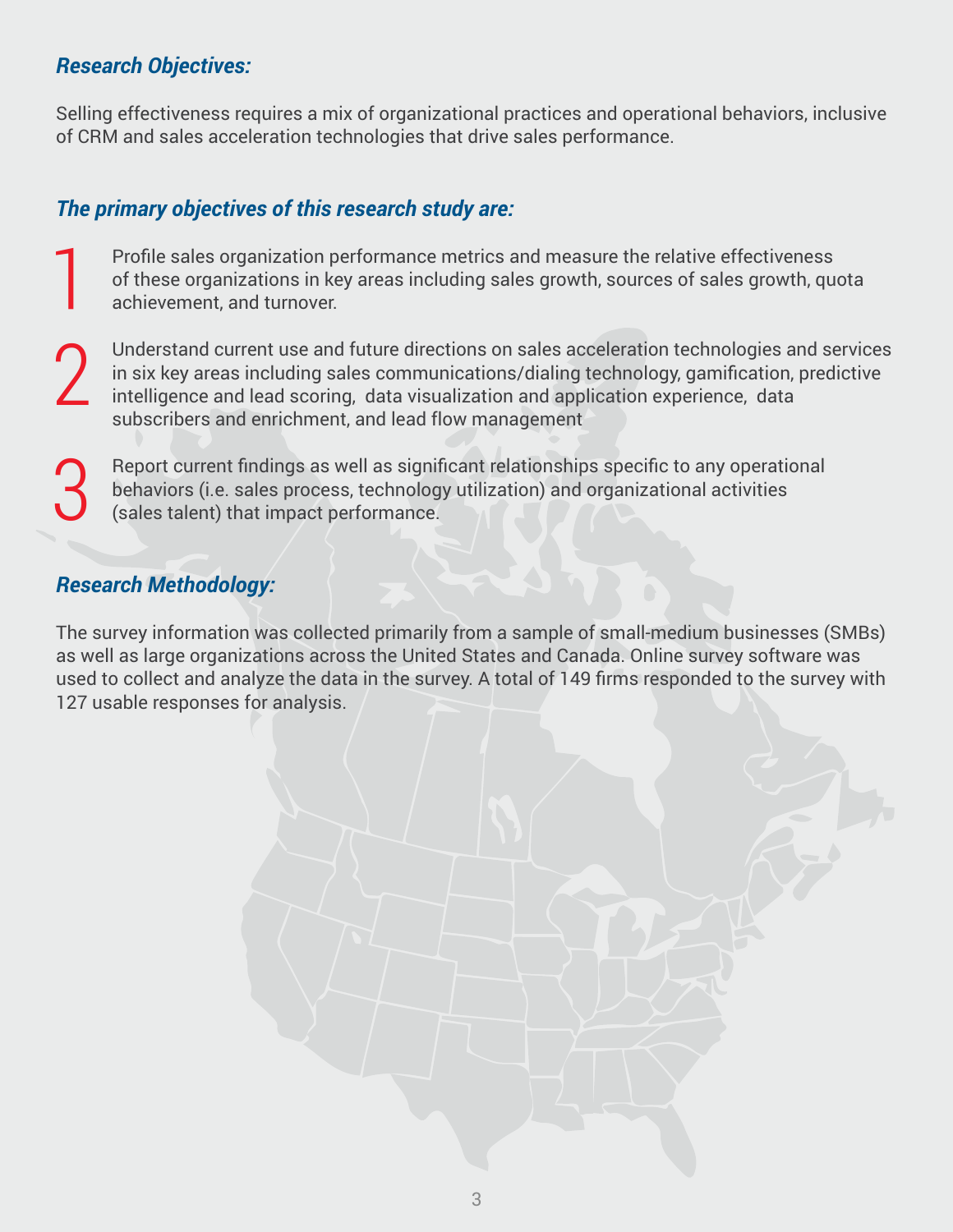# **2015-2016 Sales Effectiveness & Sales Acceleration Survey Summary of Finding**

# *General Respondent Profile:*

The survey results related to 127 respondents reveal several significant facts:

- Respondents are evenly distributed among senior, middle, and field level management
- The majority of sales organizations (80%) had under 250 sales associates.
- The sales organizations reported a 60/40% split between outside/field and inside sales roles
- Half of inside sales organizations perform both inbound and outbound activities

# **Who?**





Had under 250 sales associates



Split between outside/field and inside sales roles



Perform both inbound and outbound activities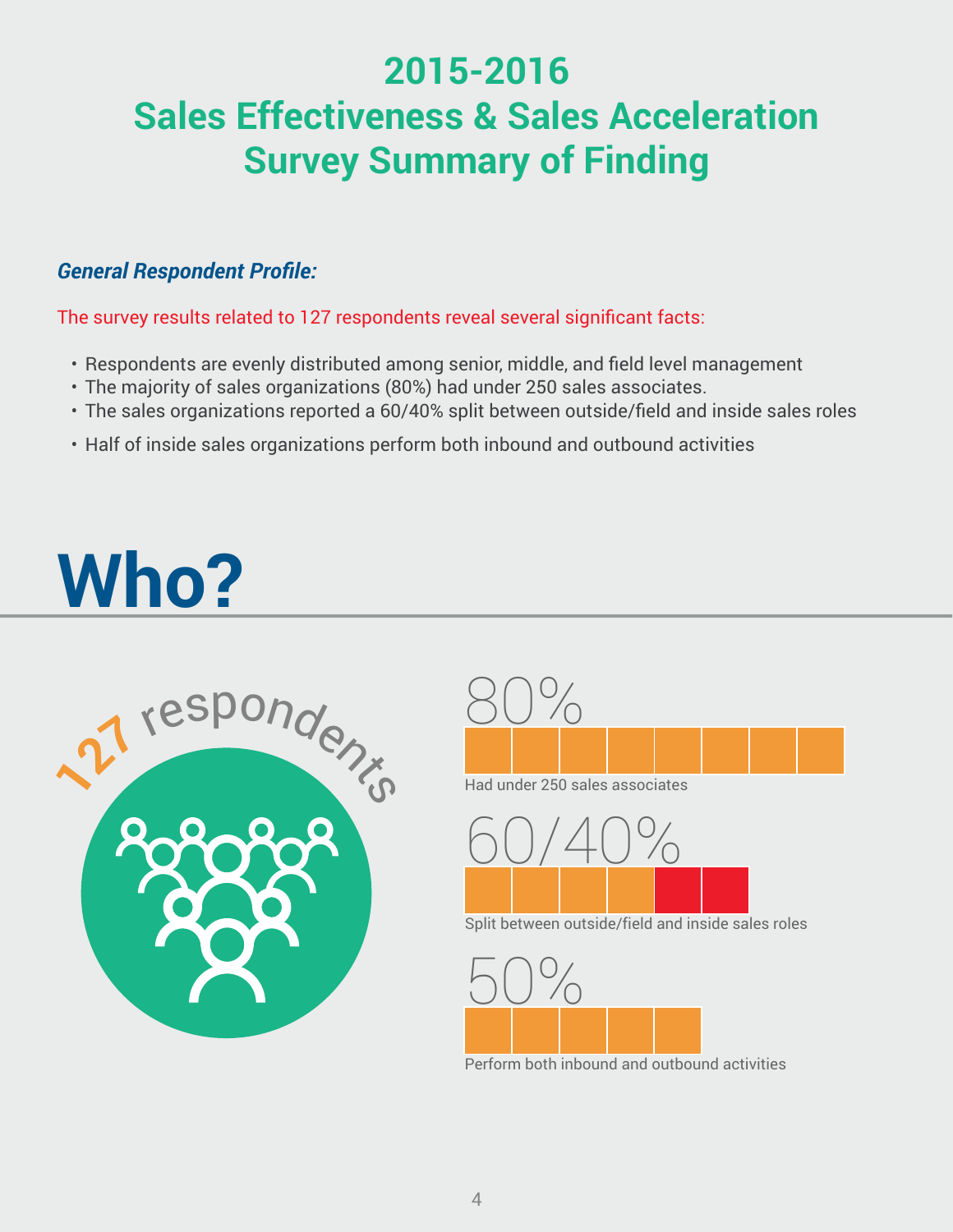# *Performance Profile:*

#### The survey results related to performance reveal several significant facts:

- Survey respondents reported an impressive net sales increase of 35.2% over prior year
- Acquisition of new business has accelerated, reaching 51% of annual sales
- A small part (25%) of the sales force exceeded quotas, delivering most of the gains
- The typical deal size range reported was between \$10k and \$50k
- Current levels of missed quotas are far too high (42%) and correlated with the significant turnover of 26.9% reported for inside sales positions and 25.7% for outside sales positions
- The reasons for turnover were driven by voluntary resignations (50%) followed by involuntary dismissals (33%) and retirement (22%)
- The average cost to replace a salesperson is \$97,690 and takes between 3.69 months (inside sales) and 5.42 months (field sales) to fill a position

# *Sales Acceleration Profile:*

## The survey results related to sales acceleration technologies and services provide several significant facts:

- The most utilized CRM system to manage the sales process is Salesforce.com (54%) with companies reporting average use of 5 years across their currently installed CRM systems
- Only 4% of respondents were presently not using a CRM system
- A significant (76%) number of the organizations utilize a defined sales process, with the "top 3" most utilized sales models as value selling (various), strategic selling (Miller Heiman), and FAB
- A significant number (38%) of respondents were presently not utilizing any of the sales acceleration technologies, which represents an important opportunity for technology providers
- The sales acceleration technologies utilized the most by sales organizations include data subscribers and enrichment (40%) and communications/dialing technology (38%)… followed by predictive intelligence and lead scoring (21%), lead flow management (19%), gamification (12%), as well as data visualization and application experience (7%)

# **Top 3 sales investment areas of 2016**

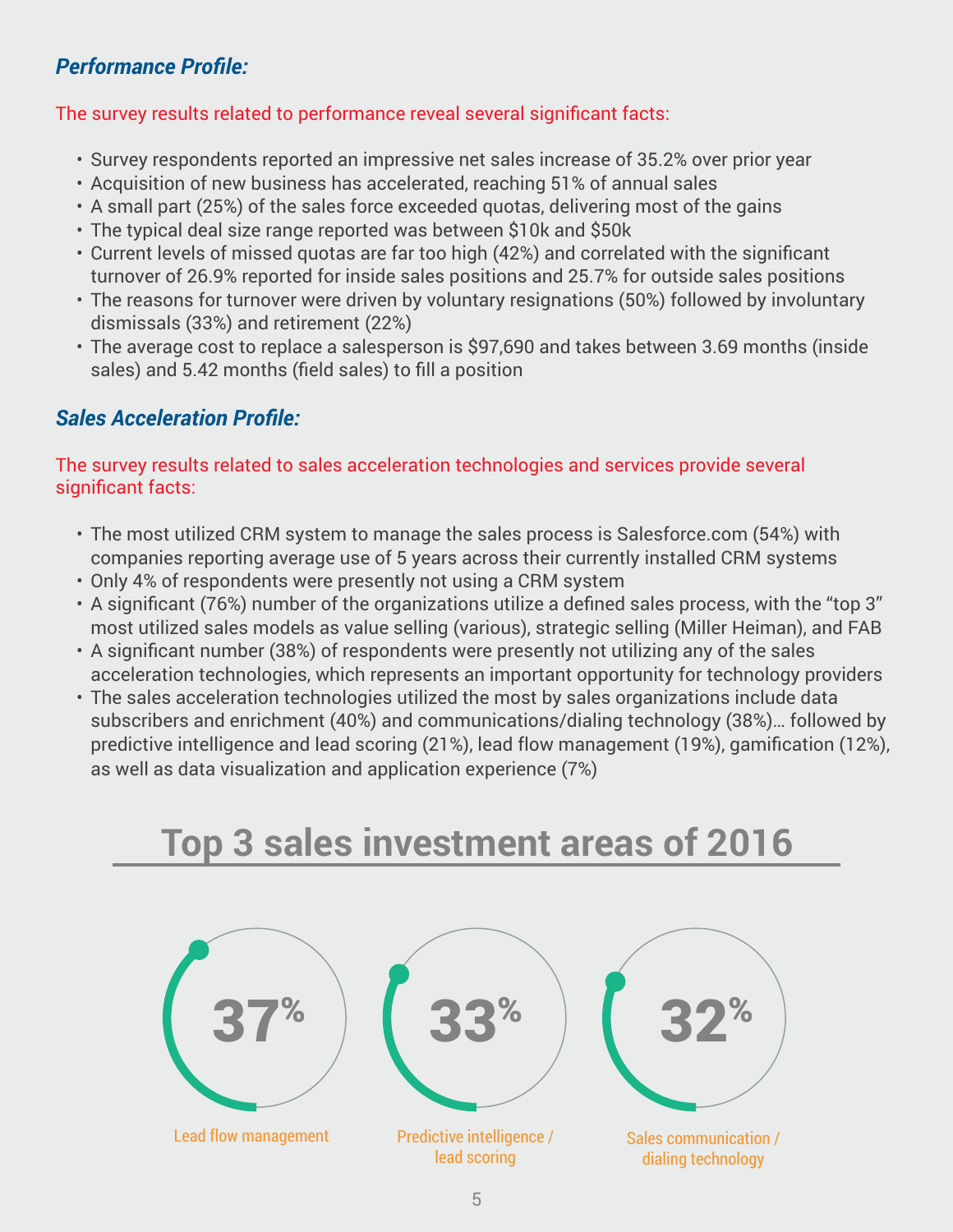# *Sales Acceleration Technologies and Services Highlights and Insights:*

The survey data and verbatim responses provided additional context to extend some further insights regarding usage of current sales acceleration technologies and services. While the six different sub-group sample sizes were too small to provide reliable statistical analysis, the following are key findings:

#### Communications/dialing technology:

- Respondents had used their noted communications/dialing technology for an average of 2.52 years with an initial implementation time of 4.74 weeks.
- Respondent primary reasons for selecting their communications/dialing provider (in rank order): *#1 CRM Integration*

*#2 High volume automated dialing (software),* 

*#3 (statistical tie) click-to-call dialing, analytics and reporting, inbound call routing* 

• Key Metrics reported (on average) from respondents utilizing these technologies:



## Predictive intelligence and lead scoring:

- Respondents have been utilizing their current predictive intelligence/ lead scoring products and services an average of 2.47 years
- Most noted reasons for selecting: Increasing qualified pipeline and better information/ support to sales team for customer calls.

## Data visualization and application experience:

- Respondent satisfaction (7-point Likert scale), in this category was 5.33 regarding their current product and service, which suggests that respondent firms are presently "somewhat satisfied."
- Respondents have been utilizing their current data visualization and application experience products and service an average of 3.03 years.

## Data subscribers and enrichment:

- Respondents have been utilizing their current data subscriber and enrichment products and services an average of 3.03 years
- Most noted reasons for selecting: Better data quality, easier access, and better/deeper content for contacts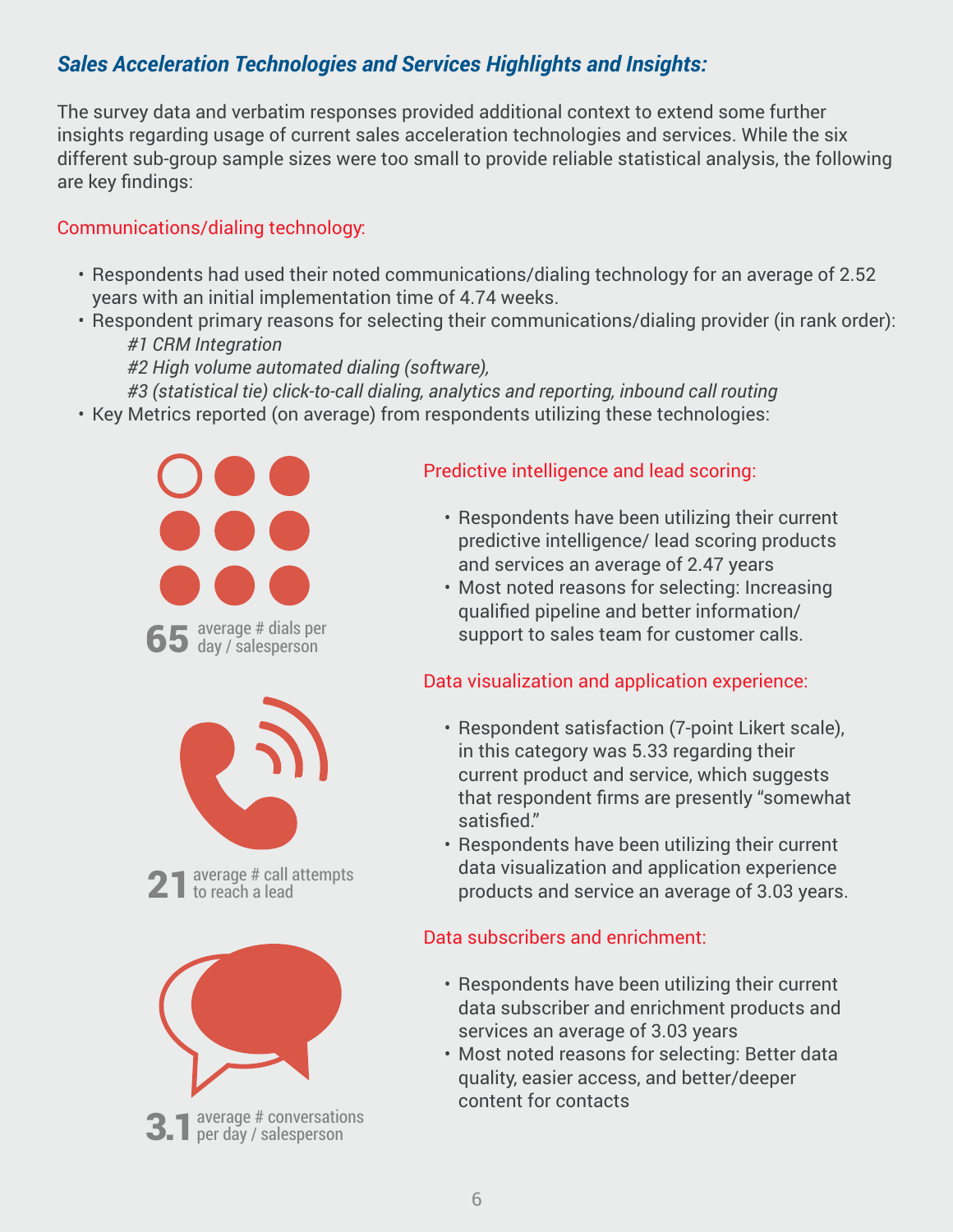#### Lead flow management:

- Respondents have been utilizing their current lead flow management products an average of 3.71 years, which is the longest use of any sales acceleration product category in the survey.
- Most noted reasons for selecting: Ease of integration with CRM, marketing preference, and better quality (versus quantity) leads.

#### Gamification:

- Respondents have been utilizing their current gamification products an average of 1.02 years
- Most noted reasons for selecting: Driving CRM adoption, and knowledge retention/training

# *Sales Acceleration Technologies - Looking to the future*

Respondents provided additional data and verbatim responses regarding expected sales organization growth, salesperson investments (training and technologies), and interests in sales acceleration technologies in the coming year:

- **• Continued growth in the size of sales organizations:** Firms expect to grow their sales organizations, on average, 24.9% over the coming year. Planned headcount growth is greater across inside sales roles (30.6%) and slightly lower planned growth across field sales roles  $(16.3\%)$ .
- **• Continued strong sales growth:** Respondents expect 24.84% overall net sales growth for the organizations over the next year. The most significant contributor to that growth, on average, will come from inside sales compared to outside/field sales.
- **• Continued investment in salesperson training and sales technology:** Firms expect to invest an average of \$9,721 in sales training and \$6,170 in sales technology per salesperson over the next year.
- **• Increasing interest in sales acceleration technologies and services:** Given the lower penetration (60%) in the current use of sales acceleration technology and services across all respondent organizations, the "top 3" greatest areas of interest in additional investment in the coming year are lead flow management (37%), predictive intelligence/lead scoring (33%), and sales communications/dialing technologies (32%).



**• Other areas of interest:** Although slightly lower, data visualization and application experience (24%), as well as gamification (19%) and data subscribers and enrichment (19%) were noted as areas of increased interest in investment in the coming year. "Other" noted areas of interest (verbatim responses) included sales enablement/ playbooks, sales content creation, and sales process.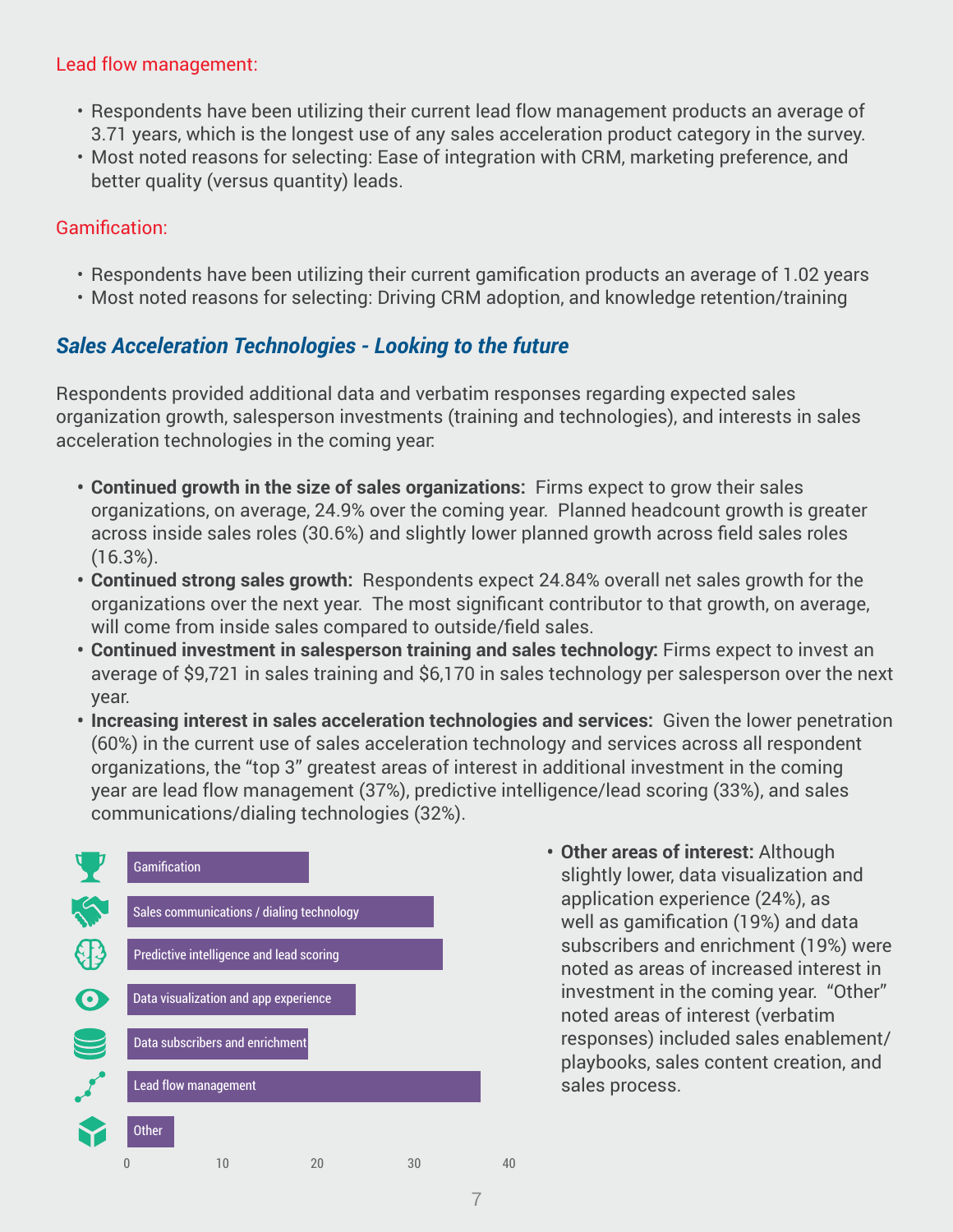# *Organizational and Operational Behaviors – Key insights from research*

#### Identifying and retaining talent is a challenge for companies:

Consistent with our past sales effectiveness research, sales organizations continue to need to develop more effective methods designed to secure and retain sales talent. The high annual turnover for both inside and outside roles of 26.9% and 25.7% respectively is costly for firms where an average cost per turnover of \$97,690. Combined with planned hiring growth rate targets of 30.6% and 16.3% for inside and outside sales roles respectively, talent recruiting and retention continues to be a critical challenge for sales organizations.

#### Sales process usage is increasing, but could be improved

In capturing a firm's use of a sales process, 76% of respondents reported utilization of a defined sales process. The specific sales process identified most (top 3) by the respondents included various value selling (48%), strategic selling (32%), and FAB models. While the current study reflects an increasing utilization of defined sales processes, consistent and disciplined use of sales processes continues to be a challenge for most organizations with only 58% frequently or always utilized by the sales organization. Those firms noting a higher frequency of use with a selling process had a stronger correlation to meeting/exceeding quota and increased sales growth.

#### Adoption and use of sales acceleration technologies is becoming essential

While adoption (96%) and use (5 year average) of CRM systems is strong with the firms in this study (96% presently utilize a CRM system), only 62% are further leveraging its capability to increase sales effectiveness through the adoption and use of sales acceleration technologies and services.

Simply, there was a statistically significant difference (p<.05) between the group of firms reporting integration and use of at least one type of sales acceleration technology and the group of firms not presently using any type of CRM respective of sales growth, meeting/exceeding quota achievement, and turnover. In this particular study, on average, the firms leveraging sales acceleration technologies had improved performance.

#### Sales Acceleration Technologies – Further extended insights from qualitative research

Following the close of the main electronic survey, 26 survey participants that noted "open to followup interview" were contacted and 8 (31%) participated in a 15-minute follow-up Q&A interview under the premise of anonymity (no identifying information).